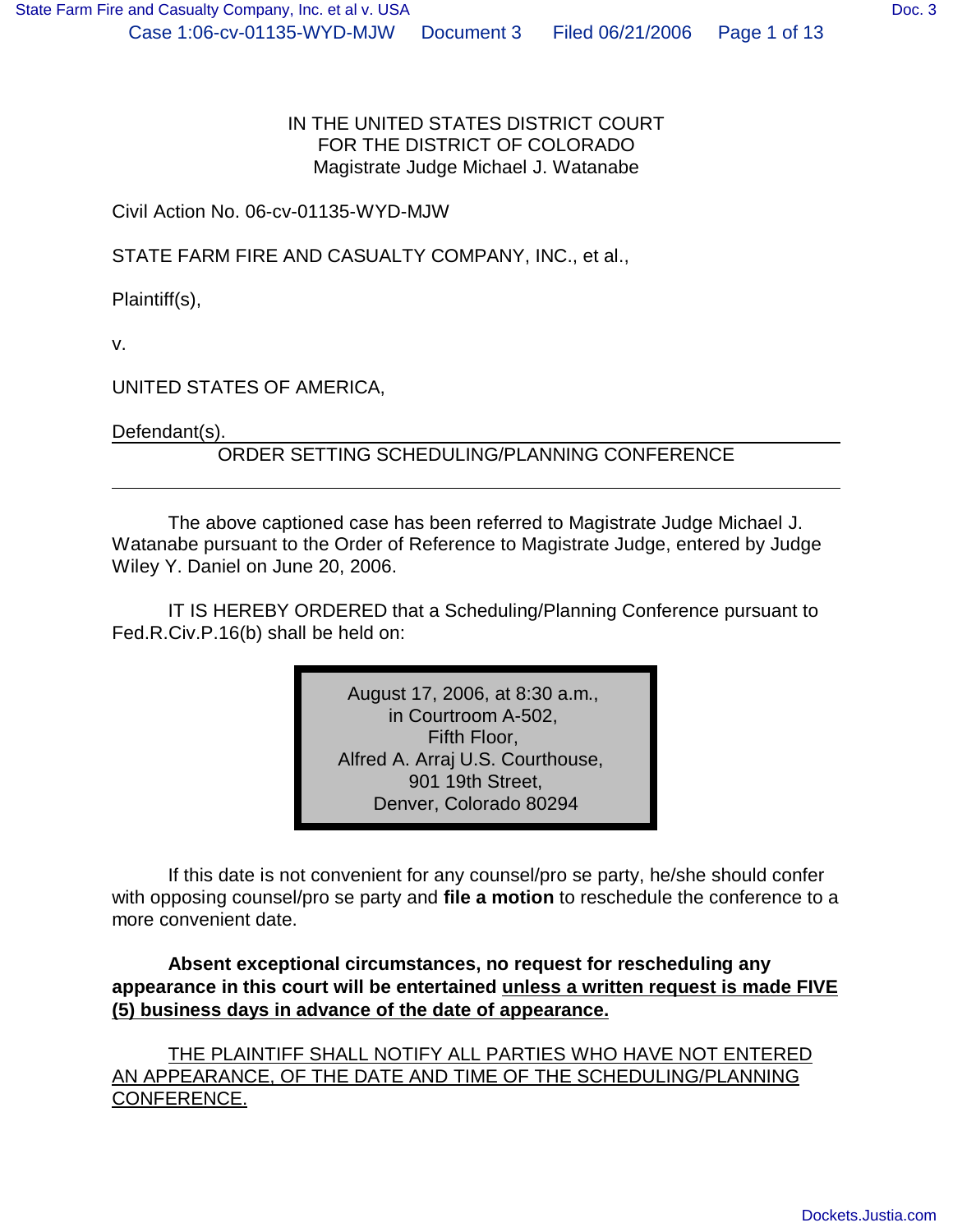IT IS ORDERED that counsel/pro se parties in this case shall hold a prescheduling conference meeting and prepare a proposed Scheduling Order in accordance with Fed.R.Civ.P.26(f) as amended, and D.C.COLO.LCivR 26.1 and App. F, on or before 21 days prior to scheduling conference. Pursuant to Fed.R.Civ.P.26(d), as amended, no discovery shall be sought until after the pre-scheduling conference meeting. No later than 5 days prior to the Scheduling/Planning Conference, counsel/pro se parties shall submit their proposed Scheduling Order **(in PDF)** in compliance with the ECF Filing Procedures. An additional copy shall be provided to chambers by e-mail with the subject line "Proposed Scheduling Order" and case number **(in WordPerfect or Word format)** to:

Watanabe Chambers@cod.uscourts.gov. In addition, on or before 14 days after the pre-scheduling conference meeting, the parties shall comply with the mandatory disclosure requirements of Fed.R.Civ.P.26(a)(1), as amended.

Counsel/pro se parties shall prepare the proposed Scheduling Order in accordance with the form which may be downloaded in richtext format from the forms section of the Court's website at www.cod.uscourts.gov, and are also attached to this document. Instructions for downloading the formats are posted in the forms section of the website. Parties who are *pro se* or do not have access to the internet may visit the Clerk's Office in Alfred A. Arraj U.S. Courthouse, 901 19th Street, Room A-105, Denver, Colorado. (The Clerk's Office telephone number is (303) 844-3433.) Scheduling Orders prepared by parties not represented by counsel, or without access to ECF, shall be submitted on paper.

IT IS FURTHER ORDERED that at least five (5) days prior to the Scheduling/ Planning Conference, counsel/pro se parties shall each submit a brief Confidential Settlement Statement to the Magistrate Judge **ONLY**, outlining the facts and issues involved in the case, and the possibilities for settlement, including any settlement authority from the client. ECF participants shall submit their Confidential settlement statements to chambers with a subject line "Confidential Settlement Statement" and the case number to: Watanabe\_Chambers@cod.uscourts.gov. (The Confidential Settlement Statement should be in PDF format and sent as an attachment to the email.) Counsel should be prepared to discuss settlement at the Scheduling/Planning Conference and should obtain settlement authority from the client, or have the client available either in person or by telephone. Confidential Settlement Statements prepared by parties not represented by counsel, or without access to ECF, shall be submitted on paper.

All out-of-state counsel shall comply with D.C.COLO.LCivR 83.3 prior to the Scheduling/Planning Conference.

It is the responsibility of counsel to notice the court of their entry of appearance, notice of withdrawal, notice of substitution of counsel, or notice of change of counsel's address, e-mail address, or telephone number by complying with the ECF Procedures and, filing the appropriate document with the court.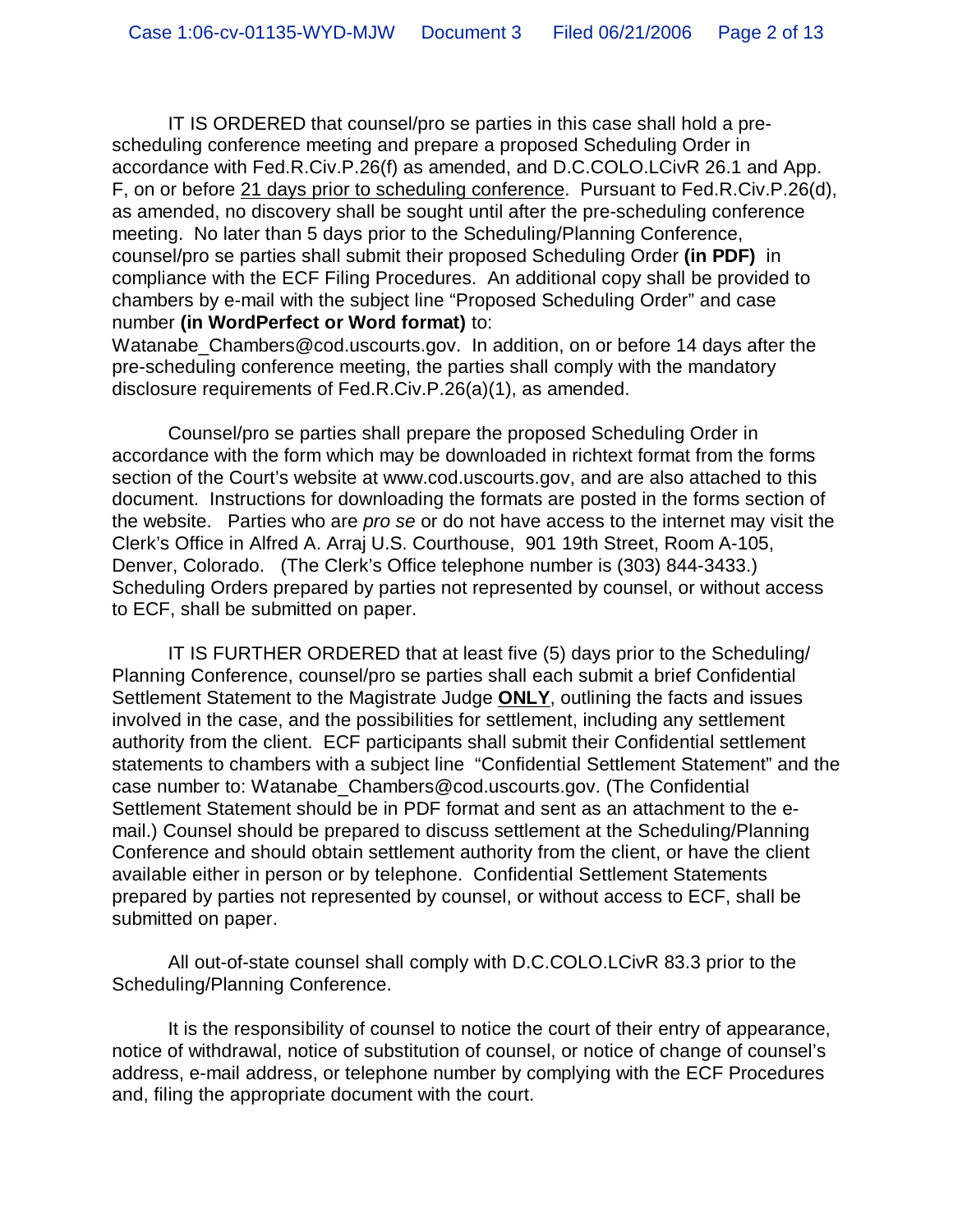Please remember that **everyone** seeking entry into the Alfred A. Arraj United States Courthouse will be required to show valid photo identification. See D.C.COLO.LCivR 83.2B. Failure to comply with this requirement will result in denial of entry into the Alfred A. Arraj United States Courthouse.

DONE AND SIGNED THIS 21<sup>st</sup> DAY OF JUNE, 2006.

BY THE COURT:

s/Michael J. Watanabe MICHAEL J. WATANABE United States Magistrate Judge

mjw/den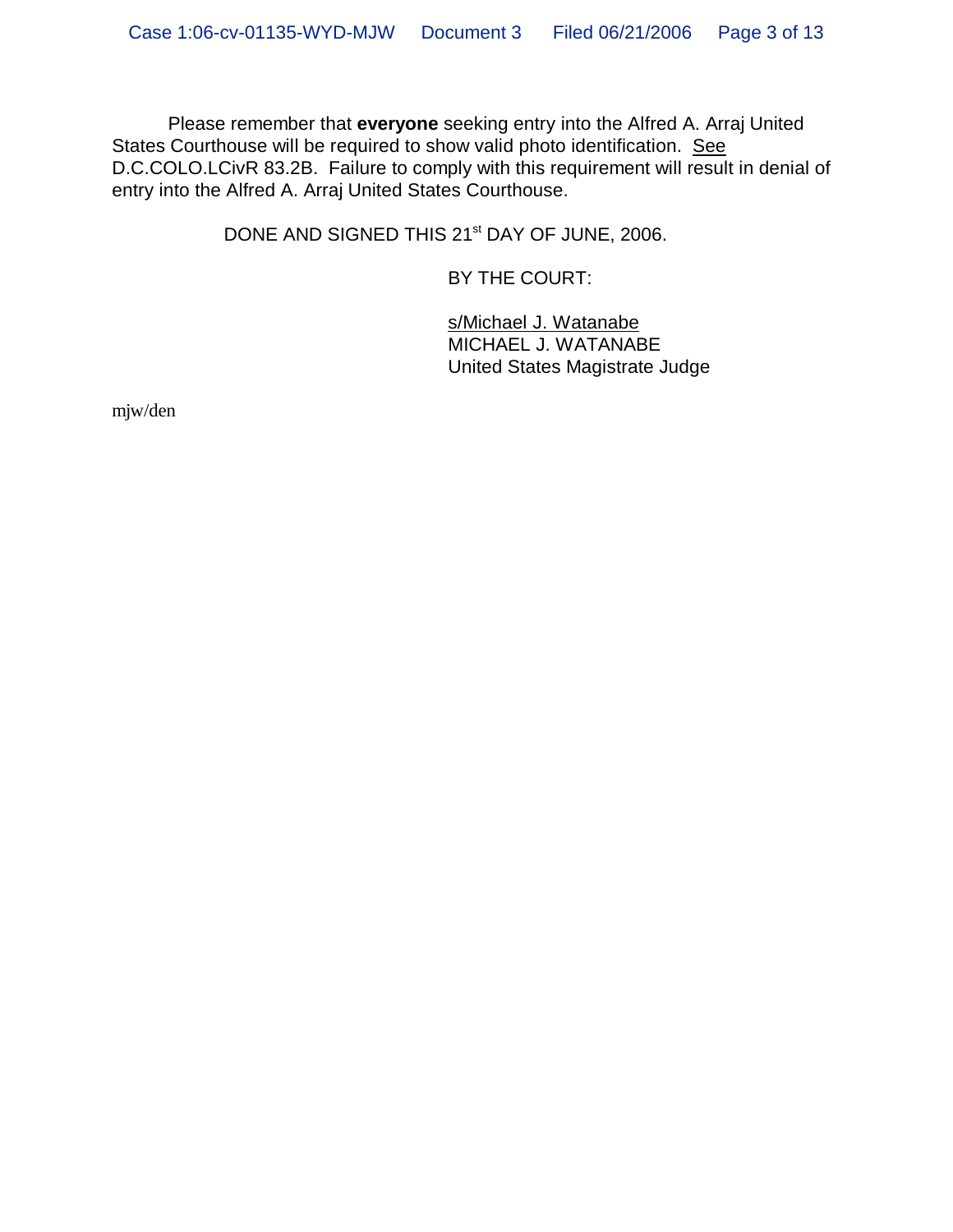Atch 1

**Appendix F**

#### **INSTRUCTIONS FOR PREPARATION OF SCHEDULING ORDER**

When the court has set a scheduling conference pursuant to Fed. R. Civ. P. 16 and D.C.COLO.LCivR 16.1 and 16.2, a scheduling order shall be prepared in accordance with these instructions. The rule 26(f) meeting shall be held at least 21 days before the proposed scheduling order is due to be tendered. The disclosures required by Fed. R. Civ. P. 26(a)(1) shall be exchanged at or within 14 days after the rule 26(f) meeting. Do not file any disclosure statements with the court.

Five days before the scheduling conference (see Fed. R. Civ. P. 6 for all computations of time), counsel are to tender a proposed scheduling order which shall include the signatures of counsel and *pro se* parties and shall provide for approval by the court as specified on the attached form. Counsel and *pro se* parties should try, in good faith, to agree upon matters covered in the scheduling order. Any area of disagreement should be set forth with a brief statement concerning the basis for the disagreement. The parties should expect that the court will make modifications in the proposed scheduling order and will want to discuss all issues affecting management of the case.

D.C.COLO.LCivR 72.2 authorizes magistrates judges to exercise jurisdiction of civil matters upon the consent of the parties. If all parties have consented to the exercise of jurisdiction by a magistrate judge pursuant to D.C.COLO.LCivR 72.2, the "Notice of Availability of a United States Magistrate Judge to Exercise Jurisdiction and Consent to the Exercise of Jurisdiction by a United States Magistrate Judge" form and a proposed order of reference are to be filed promptly with the Clerk of the Court and the consent indicated in section 6. of the proposed scheduling order. Note that D.C.COLO.LCivR 72.2D. provides, in part: "Written consent to proceed before a magistrate judge must be filed no later than ten days after the discovery cut-off date. In cases not requiring discovery, the parties shall have 40 days from the filing of the last responsive pleading to file their unanimous consent." Refer to D.C.COLO.LCivR 72.2F. if all parties have not been served or in the event additional parties are added after the scheduling conference.

Listed on the following pages is the format for the proposed scheduling order. The bracketed and italicized information on the form explains what the court expects. **Scheduling orders shall be double-spaced in accordance with D.C.COLO.LCivR 10.1E., even though the instructions in the following format for the proposed scheduling order are single-spaced.**

**PARTIES AND COUNSEL ARE DIRECTED TO THE COURT'S WEBSITE, http://www.cod.uscourts.gov/Dindex.htm, FOR ITS LOCAL RULES AND THE GENERAL PROCEDURES OF EACH JUDICIAL OFFICER.** (Rev. 06/01/06)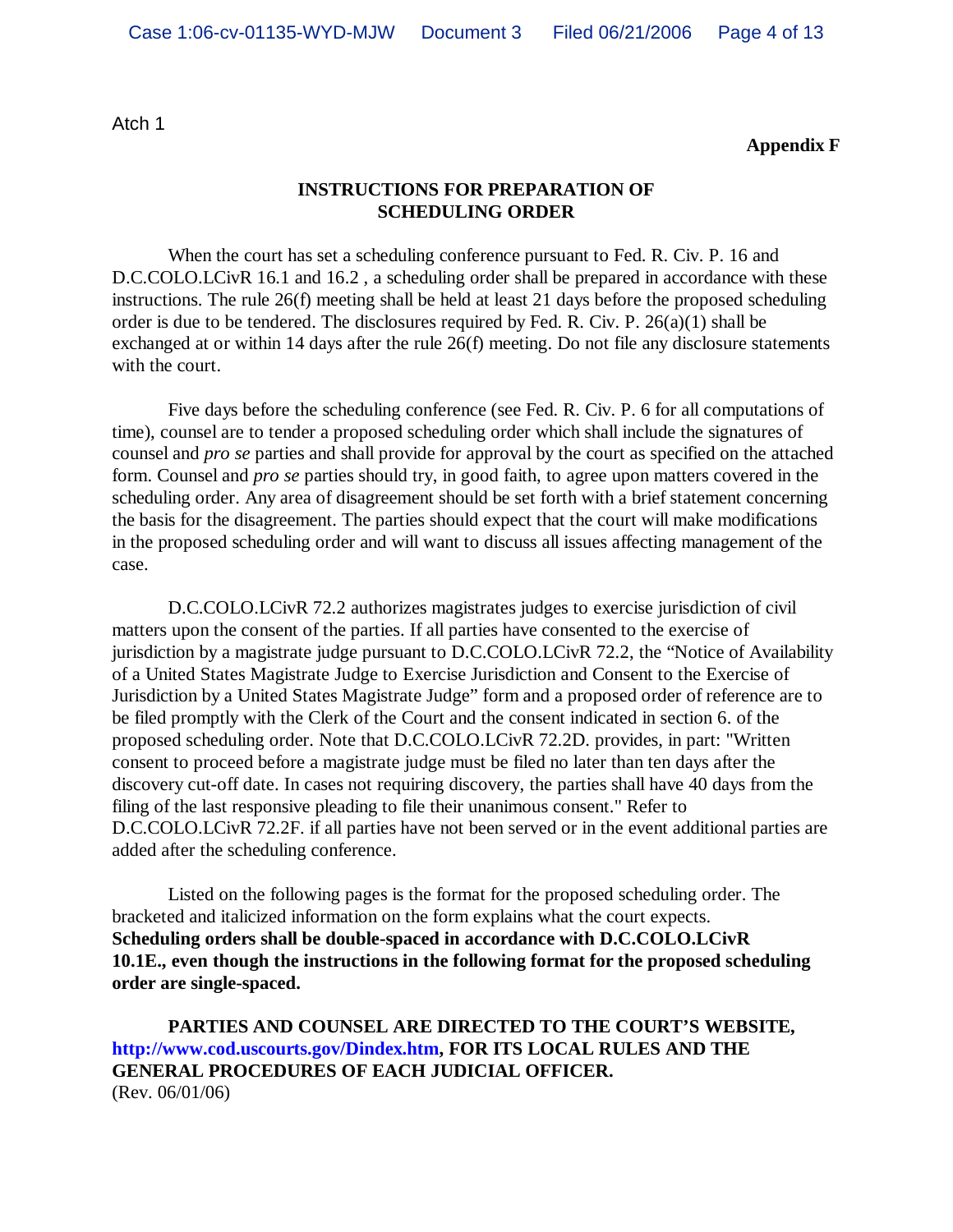Atch 2

# **IN THE UNITED STATES DISTRICT COURT FOR THE DISTRICT OF COLORADO**

Civil Action No.

Plaintiff(s),

v.

Defendant(s).

# **SCHEDULING ORDER**

# **1. DATE OF CONFERENCE AND APPEARANCES OF COUNSEL AND** *PRO SE* **PARTIES**

*[Provide the date of the conference and the names, addresses, and telephone numbers of counsel for each party and each* pro se *party. Identify by name the party represented by each counsel.]*

#### **2. STATEMENT OF JURISDICTION**

*[Provide a concise statement of the basis for subject matter jurisdiction with appropriate statutory citations. If jurisdiction is denied, give the specific reason for the denial.]*

## **3. STATEMENT OF CLAIMS AND DEFENSES**

- *a. Plaintiff(s):*
- *b. Defendant(s):*
- *c. Other Parties:*

*[Provide concise statements of all claims or defenses. Each party, in light of formal or informal discovery undertaken thus far, should take special care to eliminate*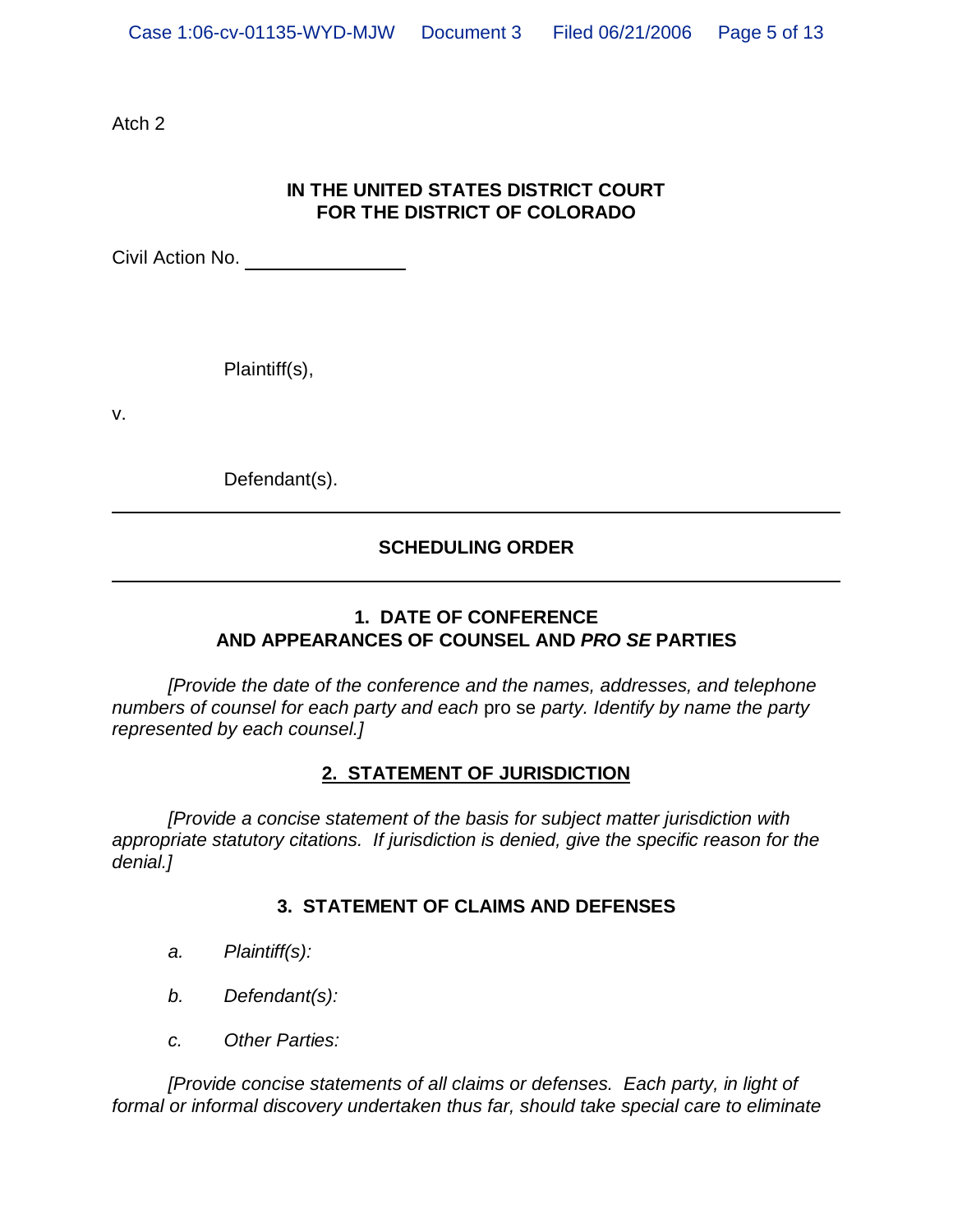*frivolous claims or defenses. Fed. R. Civ. P. 16(c)(1), 11. Do not summarize the pleadings. Statements such as "defendant denies the material allegations of the complaint" are not acceptable.]*

## **4. UNDISPUTED FACTS**

The following facts are undisputed:

*[When the parties have their rule 26(f) meeting, they should make a goodfaith attempt to determine which facts are not in dispute.]*

## **5. COMPUTATION OF DAMAGES**

*[Include a computation of all categories of damages sought and the basis and theory for calculating damages. See Fed. R. Civ. P. 26(a)(1)(C). This should include the claims of all parties. It should also include a description of the economic damages, non-economic damages, and physical impairment claimed, if any.]*

## **6. REPORT OF PRECONFERENCE DISCOVERY AND MEETING UNDER FED. R. CIV. P. 26(f)**

a. Date of rule 26(f) meeting.

b. Names of each participant and party he/she represented.

c. Proposed changes, if any, in timing or requirement of disclosures under Fed. R. Civ. P. 26(a)(1).

d. Statement as to when rule 26(a)(1) disclosures were made or will be made.

*[If a party's disclosures were not made within the time provided in Fed. R. Civ. P. 26(a)(1), the party must provide here an explanation showing good cause for the omission.]*

e. Statement concerning any agreements to conduct informal discovery, including joint interviews with potential witnesses, exchanges of documents, and joint meetings with clients to discuss settlement. If there is agreement to conduct joint interviews with potential witnesses, list the names of such witnesses and a date and time for the interview which has been agreed to by the witness, all counsel, and all *pro se* parties.

f. Statement as to whether the parties anticipate that their claims or defenses will involve extensive electronically stored information, or that a substantial amount of disclosure or discovery will involve information or records maintained in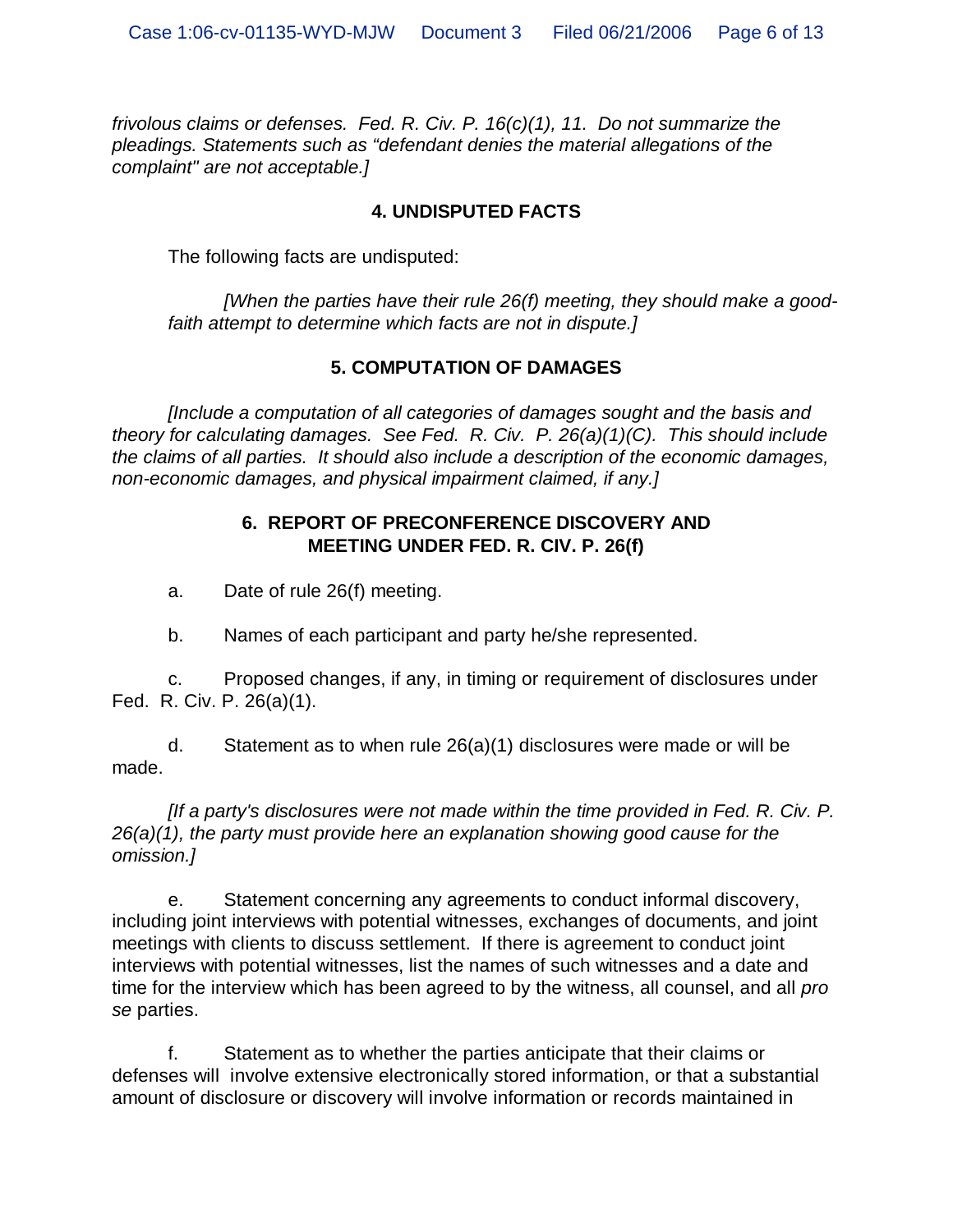electronic form. In those cases, the parties must indicate what steps they have taken or will take to (i) preserve electronically stored information; (ii) facilitate discovery of electronically stored information;(iii) limit associated discovery costs and delay; and (iv) avoid discovery disputes relating to electronic discovery. Describe any agreements the parties have reached for asserting claims of privilege or of protection as trialpreparation materials after production of computer-generated records.

*[When the parties have their Rule 26(f) meeting, they must discuss any issues relating to the disclosure and discovery of electronically stored information, including the form of production, and also discuss issues relating to the preservation of electronically stored information, communications, and other data. At the Rule 26(f) conference, the parties should make a good faith effort to agree on a mutually acceptable format for production of electronic or computer-based information. In advance of the Rule 26(f) meeting, counsel should carefully investigate their client's information management system so that they are knowledgeable as to its operation, including how information is stored and how it can be retrieved.]*

## **7. CONSENT**

*[Pursuant to D.C.COLO.LCivR 72.2, all full-time magistrate judges in the District of Colorado are specially designated under 28 U.S.C. §636(c)(1) to conduct any or all proceedings in any jury or nonjury civil matter and to order the entry of judgment. Upon consent of the parties and an order of reference from the district judge, the magistrate judge assigned the case under 28 U.S.C. § 636(a) and (b) will hold the scheduling conference and retain settlement jurisdiction, whereas pretrial case management, jurisdiction of dispositive motions, and trial will be assigned to the magistrate judge drawn at random under D.C.COLO.LCivR 72.2.]*

*[Indicate below the parties' consent choice.]*

All parties *[have or have not]* consented to the exercise of jurisdiction of a magistrate judge.

## **8. CASE PLAN AND SCHEDULE**

a. Deadline for Joinder of Parties and Amendment of Pleadings:

*[Set time period within which to join other parties and to amend all pleadings. This portion of the scheduling order relates to timing only. It does not eliminate the necessity to file an appropriate motion and to otherwise comply with Fed. R. Civ. P. 15. Unless otherwise ordered in a particular case, for good cause, these dates should be no later than 45 days after the date of the scheduling conference, so as to minimize the possibility that late amendments and joinder of parties will precipitate requests for extensions of discovery cutoff, final pretrial conference, and dispositive motion dates. Counsel and* pro se *parties should plan discovery so that discovery designed to identify*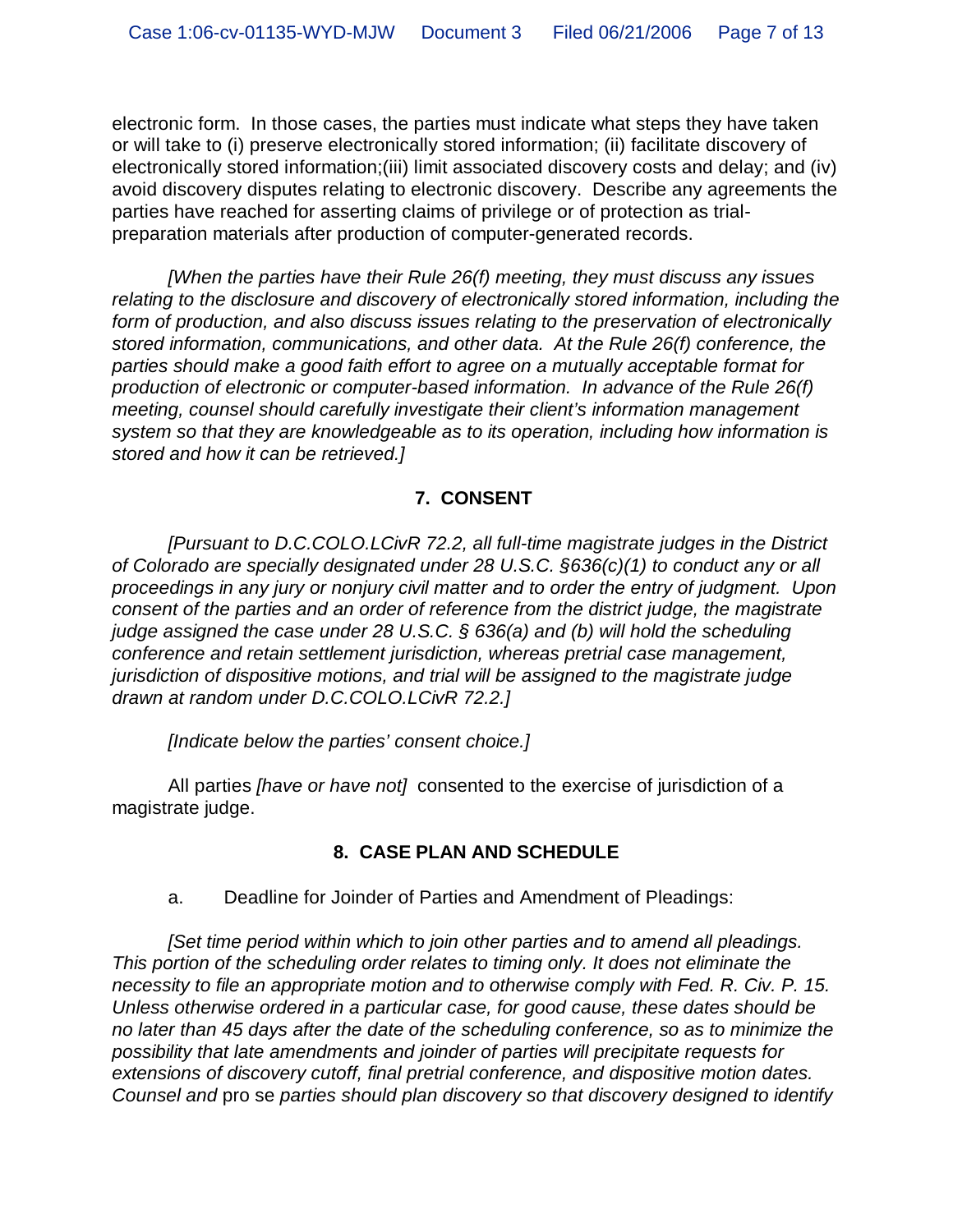*additional parties or claims is completed before these deadlines.]*

b. Discovery Cut-off:

c. Dispositive Motion Deadline:

*[Set time periods in which discovery is to be completed and dispositive motions are to be filed.]*

d. Expert Witness Disclosure

*[(1) State anticipated fields of expert testimony, if any.*

*(2) State any limitations proposed on the use or number of expert witnesses.*

*(3) The parties shall designate all experts and provide opposing counsel and any pro se party with all information specified in Fed. R. Civ. P. 26(a)(2) on or before \_\_\_\_\_\_\_\_\_\_\_\_\_\_\_\_\_\_, 200\_\_.*

*(4) The parties shall designate all rebuttal experts and provide opposing counsel and any pro se party with all information specified in Fed. R. Civ. P. 26(a)(2) on or before \_\_\_\_\_\_\_\_\_\_\_\_\_\_\_, 200\_\_.*

*(5) Notwithstanding the provisions of Fed. R. Civ. P. 26(a)(2)(B), no exception to the requirements of the rule will be allowed by stipulation of the parties unless the stipulation is approved by the court.]*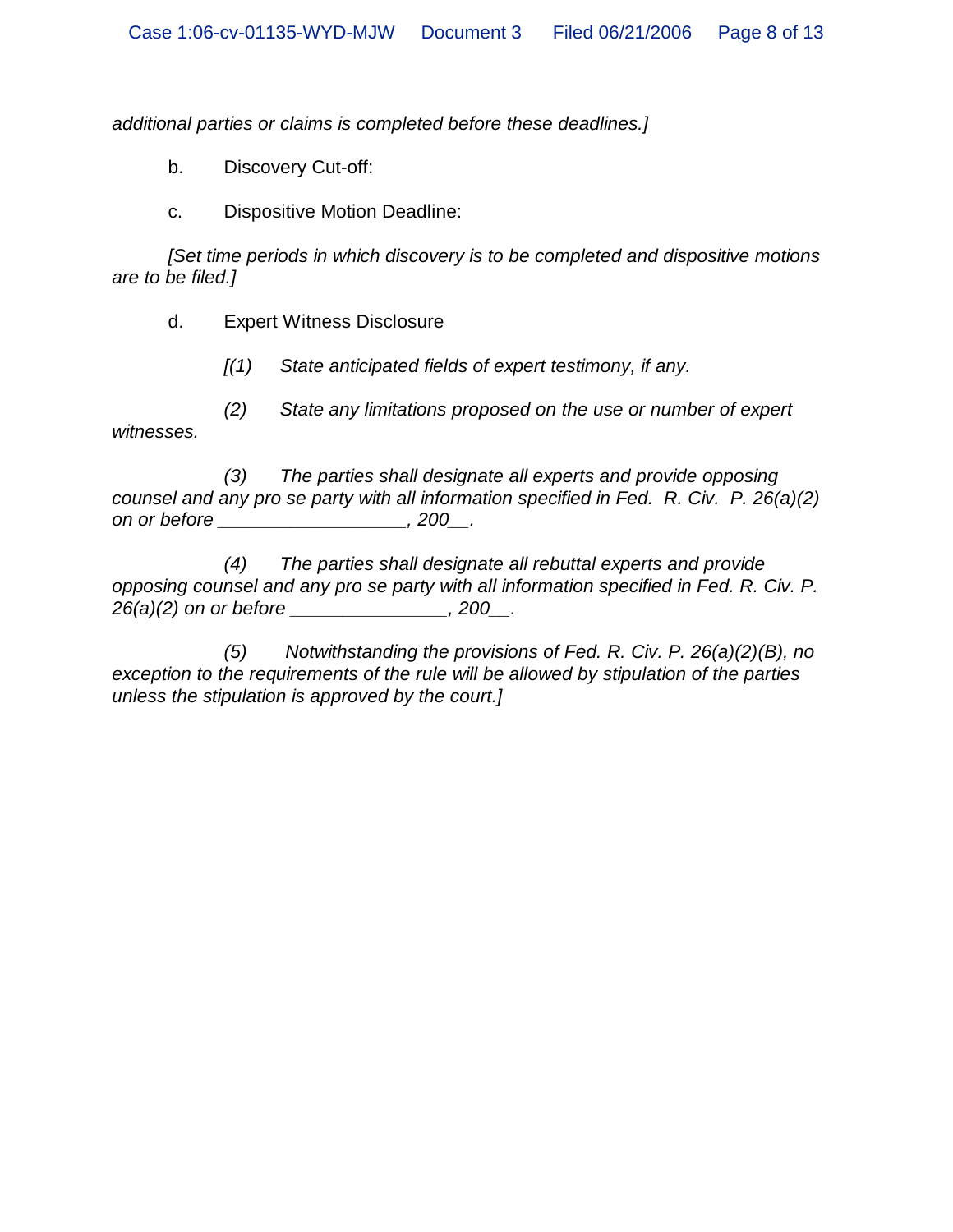(FOR CASES ASSIGNED TO JUDGE NOTTINGHAM, PLEASE ADD PARAGRAPH (6) BELOW)

*(6) This Scheduling Order requires rule 26(a)(2)(B) reports from any person who will provide expert testimony – including, for example, a treating physician – except that a treating physician's report need not contain a recitation of compensation paid to the physician or a list of other cases in which the physician has given testimony. See Fed.R.Civ.P. 26(a)(2) advisory committee's note ("requirement of written report may be . . . imposed upon additional persons who will provide opinions under [r]ule 702".)*

(FOR ALL OTHER JUDGES' CASES, PLEASE CONTINUE WITH PARAGRAPH e.)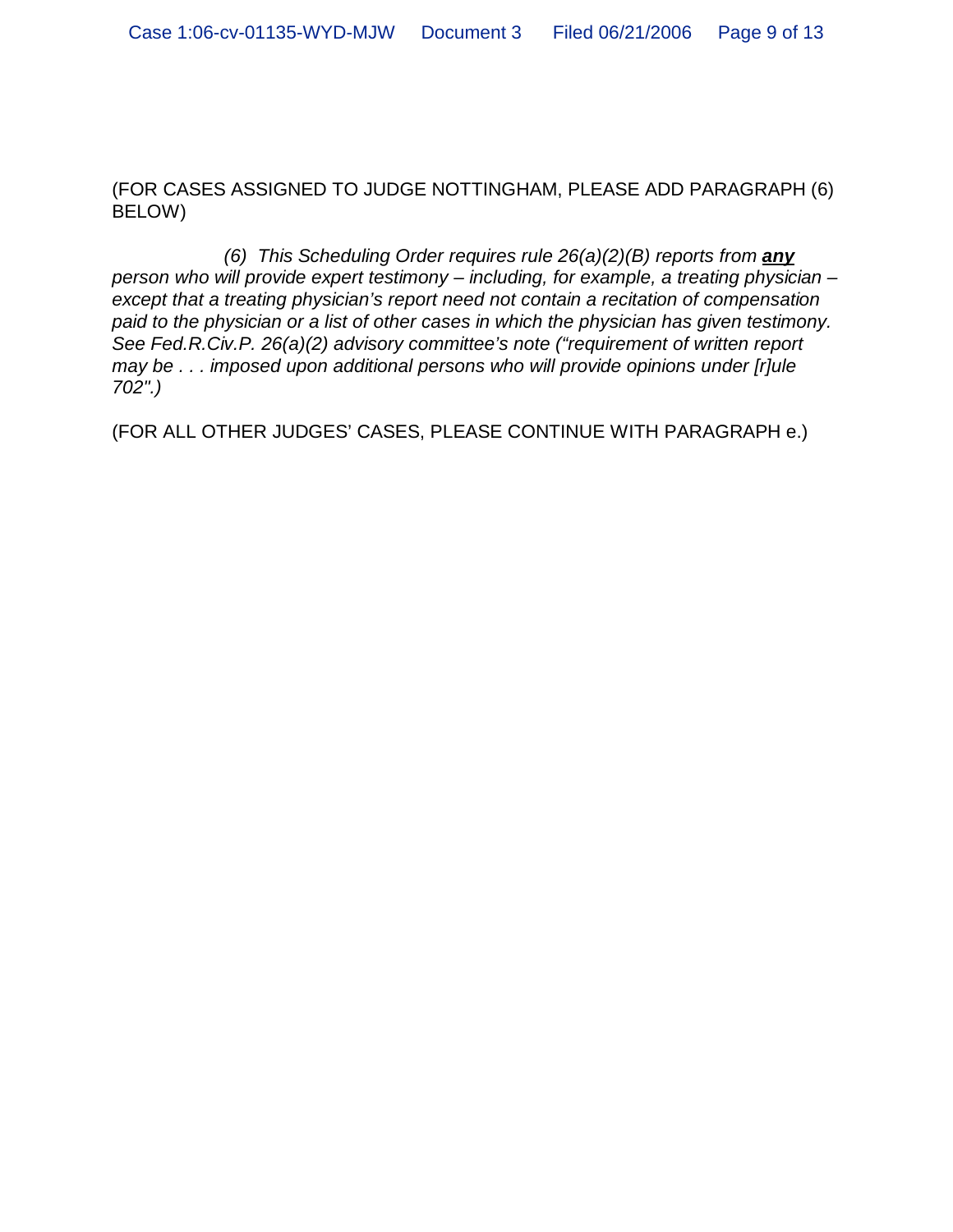#### e. Deposition Schedule:

| Name of Deponent | Date of Deposition | Time of Deposition Expected Length of Deposition |
|------------------|--------------------|--------------------------------------------------|
|                  |                    |                                                  |
|                  |                    |                                                  |
|                  |                    |                                                  |
|                  |                    |                                                  |

*[List the names of persons to be deposed and a schedule of any depositions to be taken, including (i) a good faith estimate of the time needed for the deposition and (ii) time(s) and date(s)for the deposition which have been agreed to by the deponent and persons signing the scheduling order. The parties must comply with the notice and scheduling requirements set forth in D.C.COLO.LCivR 30.1.]*

f. Interrogatory Schedule

*[Set a schedule for the submission of and response to written interrogatories, if any are desired.]*

g. Schedule for Request for Production of Documents

*[Set a schedule for the submission of and response to requests for documents, if any are desired.]*

h. Discovery Limitations:

(1) Any limits which any party wishes to propose on the number of depositions.

(2) Any limits which any party wishes to propose on the length of depositions.

(3) Modifications which any party proposes on the presumptive numbers of depositions or interrogatories contained in the federal rules.

(4) Limitations which any party proposes on number of requests for production of documents and/or requests for admissions.

*[At the rule 26(f) meeting, the parties should make a good-faith attempt to agree to limit the number of depositions, interrogatories, requests for admissions, and requests for production. In the majority of cases, the parties should anticipate that the court will adopt the numerical limitations on depositions and interrogatories established in Fed. R. Civ. P. 30(a)(2)(A), 33.]*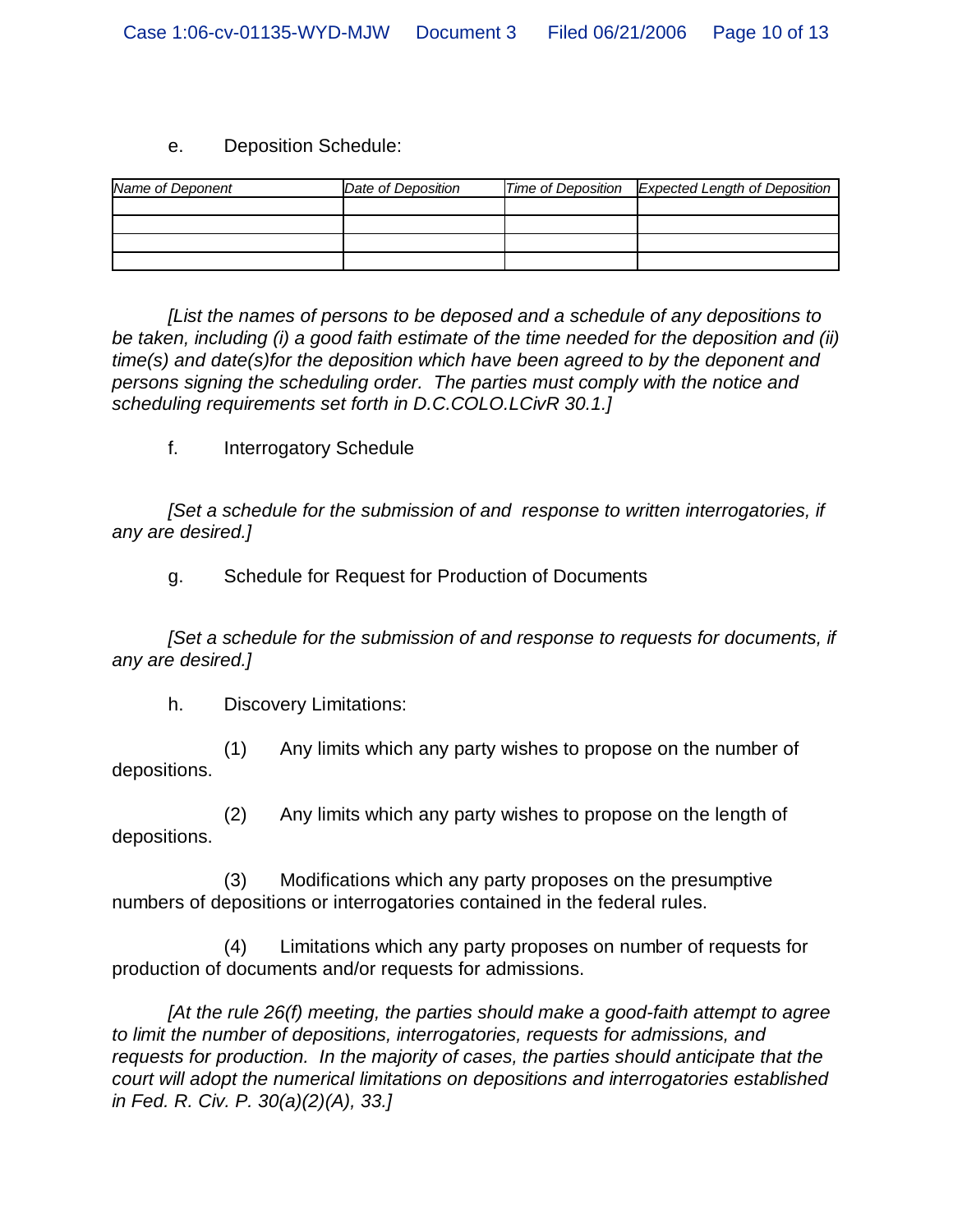#### (5) Other Planning or Discovery Orders

*[Set forth any other proposed orders concerning scheduling or discovery. For example, the parties may wish to establish specific deadlines for submitting protective orders or for filing motions to compel.]*

#### **9. SETTLEMENT**

*[The parties must certify here that, as required by Fed. R. Civ. P. 26(f), they have discussed the possibilities for a prompt settlement or resolution of the case by alternate dispute resolution. They must also report the result of any such meeting, and any similar future meeting, to the magistrate judge within ten days of the meeting.]*

#### **10. OTHER SCHEDULING ISSUES**

a. A statement of those discovery or scheduling issues, if any, on which counsel, after a good-faith effort, were unable to reach an agreement.

b. Anticipated length of trial and whether trial is to the court or jury.

## **11. DATES FOR FURTHER CONFERENCES**

*[The magistrate judge will complete this section at the scheduling conference if he or she has not already set deadlines by an order filed before the conference.]*

a. A settlement conference will be held on\_\_\_\_\_\_\_\_\_\_\_\_\_\_\_\_\_\_\_\_\_\_\_\_ at  $\_$  o'clock  $\_$ .m.

It is hereby ordered that all settlement conferences that take place before the magistrate judge shall be confidential.

- ( ) *Pro se* parties and attorneys only need be present.
- ( ) *Pro se* parties, attorneys, and client representatives with authority to settle must be present. (NOTE: This requirement is not fulfilled by the presence of counsel. If an insurance company is involved, an adjustor authorized to enter into settlement must also be present.)
- ( ) Each party shall submit a Confidential Settlement Statement to the magistrate judge on or before the section of continuing the facts and issues, as well as the strengths and weaknesses of their case.

b. Status conferences will be held in this case at the following dates and times: \_\_\_\_\_\_\_\_\_\_\_\_\_\_\_\_\_\_\_\_\_\_\_\_\_\_\_\_\_\_\_\_\_\_\_\_\_\_\_\_\_\_\_\_\_\_\_\_

\_\_\_\_\_\_\_\_\_\_\_\_\_\_\_\_\_\_\_\_\_\_\_\_\_\_\_\_\_\_\_\_\_\_\_\_\_\_\_\_\_\_\_\_\_\_\_\_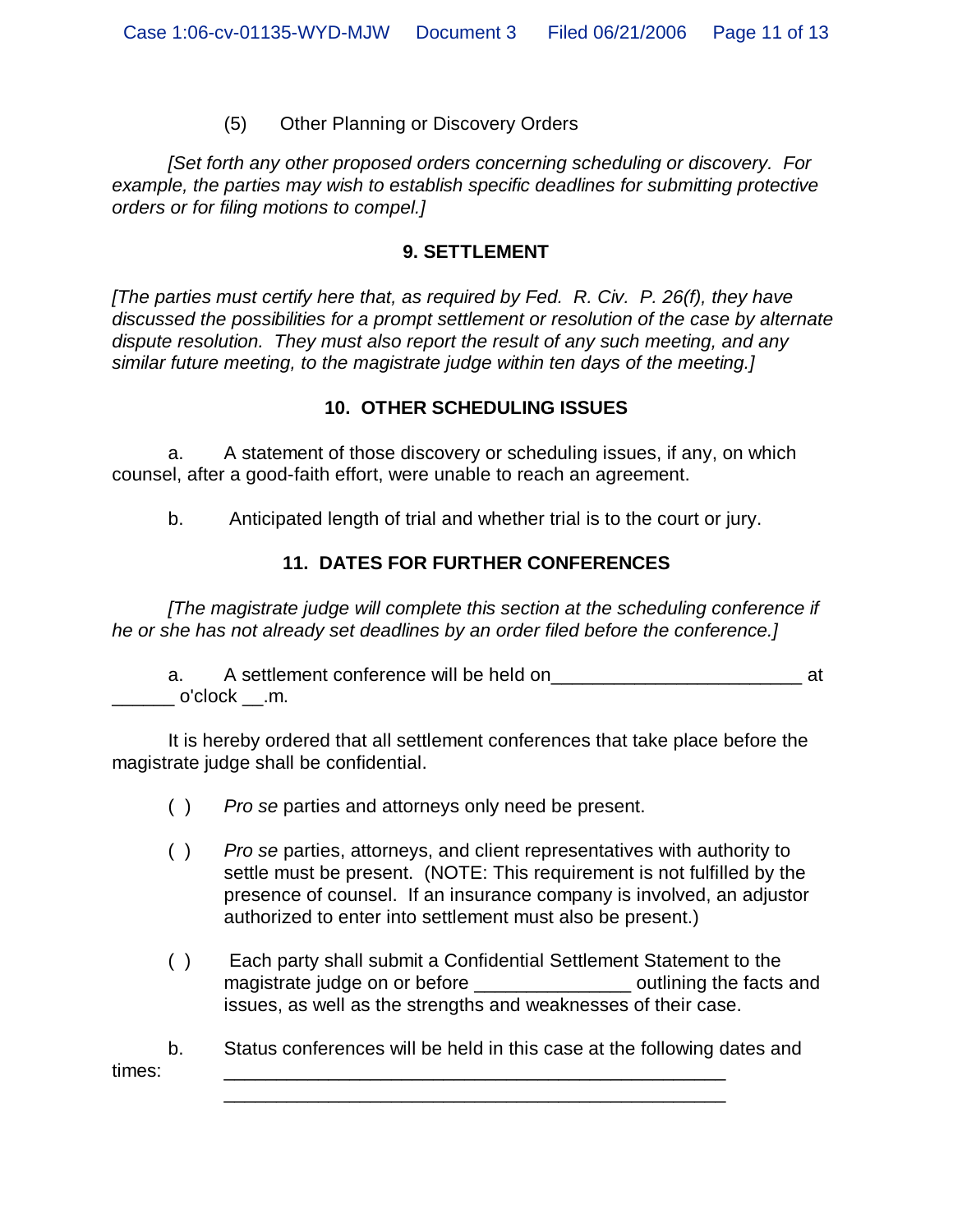c. A final pretrial conference will be held in this case on at o'clock .m. A Final Pretrial Order shall be prepared by the parties and submitted to the court no later than five days before the final pretrial conference.

#### **12. OTHER MATTERS**

[*The following paragraphs shall be included in the scheduling order:]*

\_\_\_\_\_\_\_\_\_\_\_\_\_\_\_\_\_\_\_\_\_\_\_\_\_\_\_\_\_\_\_\_\_\_\_\_

In addition to filing an appropriate notice with the clerk's office, counsel must file a copy of any notice of withdrawal, notice of substitution of counsel, or notice of change of counsel's address or telephone number with the clerk of the magistrate judge assigned to this case.

Counsel will be expected to be familiar and to comply with the Pretrial and Trial Procedures established by the judicial officer presiding over the trial of this case.

In addition to filing an appropriate notice with the clerk's office, a *pro se* party must file a copy of a notice of change of his or her address or telephone number with the clerk of the magistrate judge assigned to this case.

With respect to discovery disputes, parties must comply with D.C.COLO.LCivR 7.1A.

The parties filing motions for extension of time or continuances must comply with D.C.COLO.LCivR 6.1D. by submitting proof that a copy of the motion has been served upon the moving attorney's client, all attorneys of record, and all *pro se* parties.

## **13. AMENDMENTS TO SCHEDULING ORDER**

*[Include a statement that the scheduling order may be altered or amended only upon a showing of good cause.]*

DATED this \_\_\_\_\_\_\_ day of \_\_\_\_\_\_\_\_\_\_\_\_\_\_\_ 200\_\_.

BY THE COURT:

United States Magistrate Judge

\_\_\_\_\_\_\_\_\_\_\_\_\_\_\_\_\_\_\_\_\_\_\_\_\_\_\_\_\_\_\_